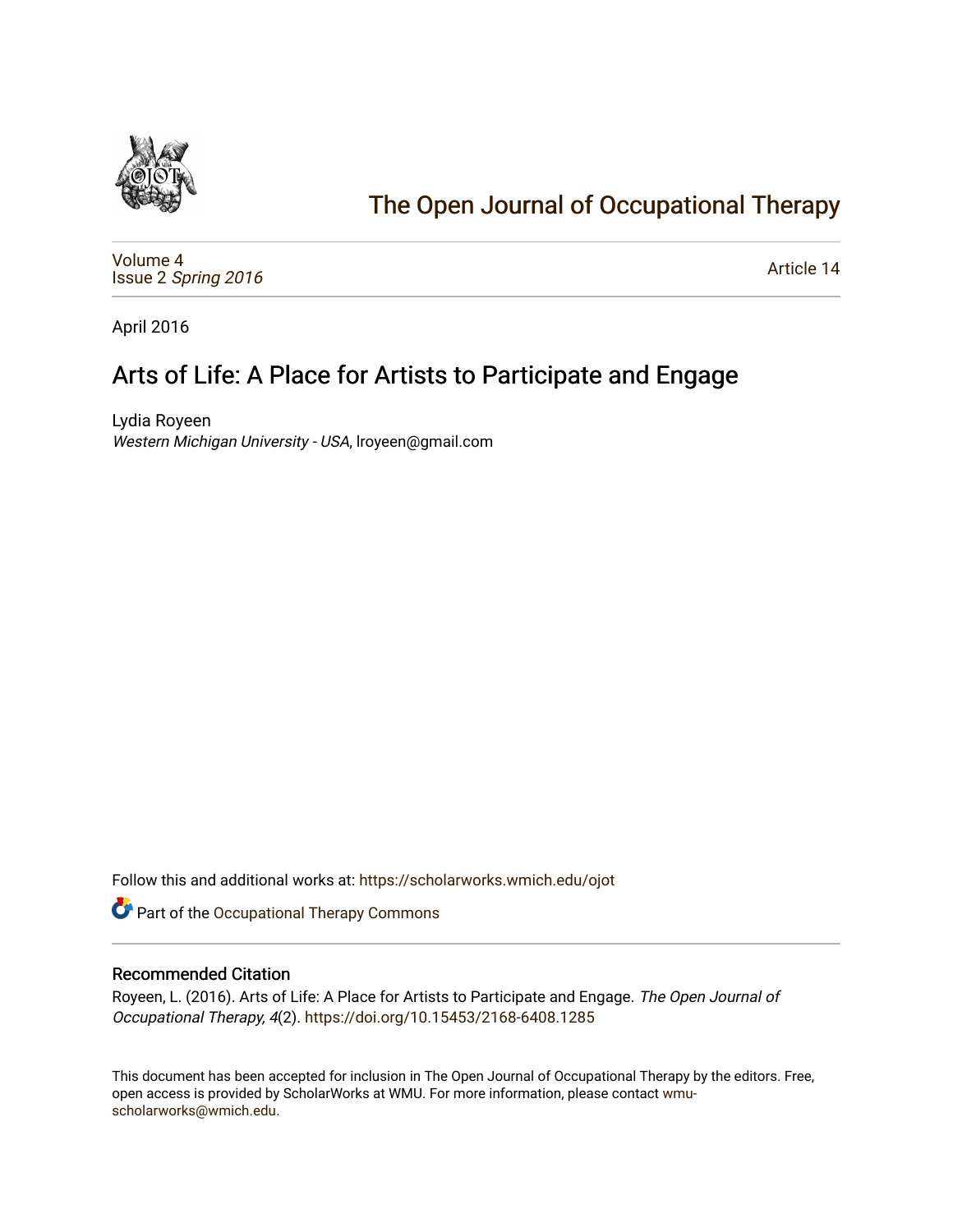## Arts of Life: A Place for Artists to Participate and Engage

## Abstract

Arts of Life is an innovative, Chicago-based day program where artists with and without disabilities have the opportunity to participate in artwork. It was created out of an identified need for individuals with a developmental disability to foster community engagement in artistic endeavors. Arts of Life has its foundation in four core values: inspiring artistic expression, building community, promoting self-respect, and developing independence. It bases its programming on these values, which help to maintain a collective environment that promotes artistic freedom for all individuals.

## Keywords

day program, occupation, occupational engagement

Credentials Display Lydia Royeen, MOT, OTR/L

Copyright transfer agreements are not obtained by The Open Journal of Occupational Therapy (OJOT). Reprint permission for this Occupation and the Artist should be obtained from the corresponding author(s). Click [here](https://scholarworks.wmich.edu/ojot/policies.html#rights) to view our open access statement regarding user rights and distribution of this Occupation and the Artist. DOI: 10.15453/2168-6408.1285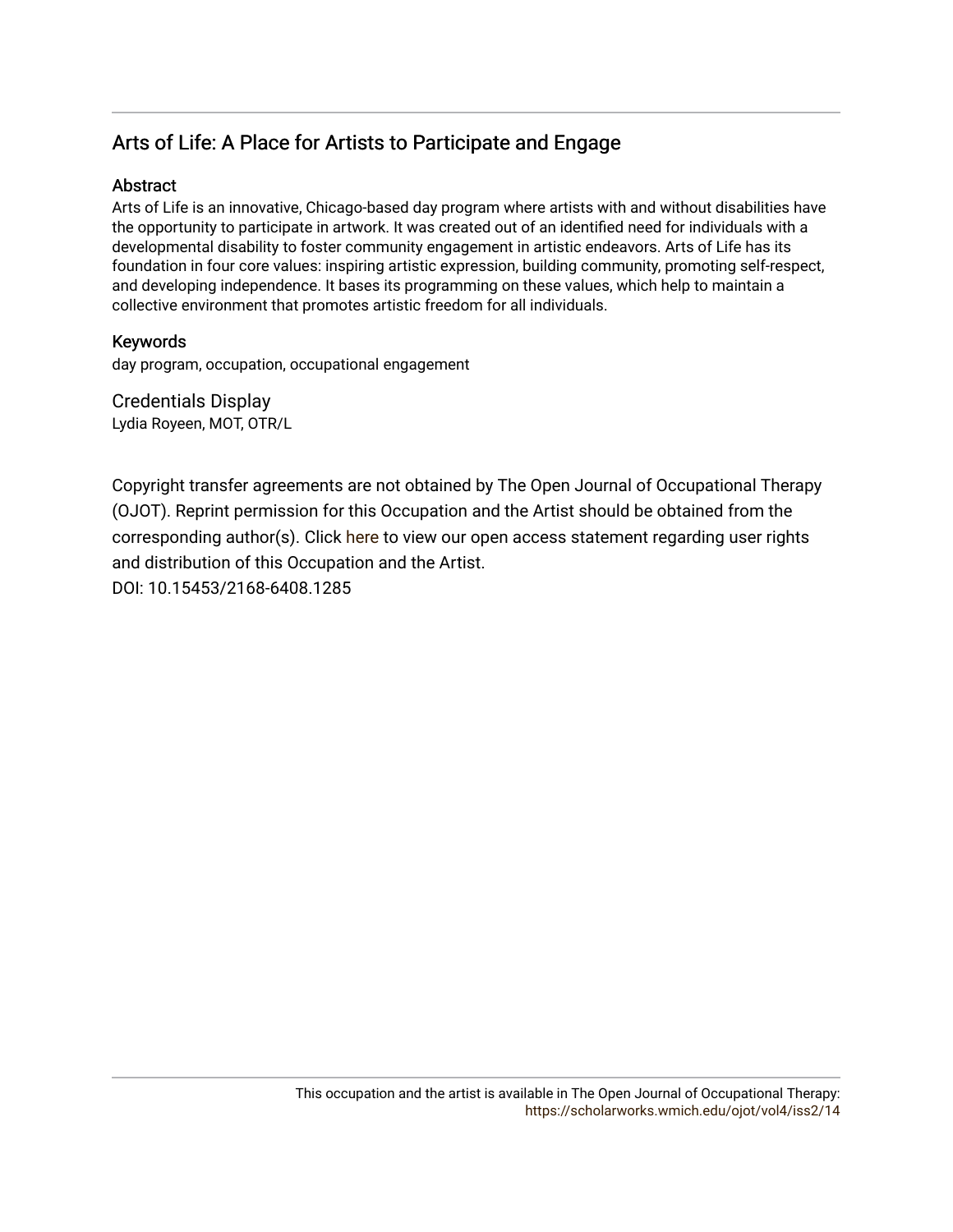"We are an art collective, a community of likeminded artists. We make decisions together and have an equal voice."

 I recently had the opportunity to speak with Hilary Marshall, studio manager of the Arts of Life Inc., North Shore studio location, after I had great fun accompanying an artist on a tour of the facility. Marshall was describing the inclusive, equitable environment that Arts of Life endorses for all artists.

A Chicago-based day program where artists with and without disabilities have the opportunity to participate in artwork, Arts of Life has its foundation in four core values: inspiring artistic expression, building community, promoting selfrespect, and developing independence. It bases its programming on these values, which help to maintain a collective environment that promotes artistic freedom for all individuals.

#### **The Program**

The innovative model for Arts of Life was created out of a need for individuals with a developmental disability to foster community engagement in artistic endeavors. Denise Fisher is the cofounder and executive director. She identified the need for this type of creative growth during her 10 years of experience in residential services for individuals with developmental disabilities. Her first collaboration with an artist, Veronica Cuculich, was a great success. Eventually, along with 11 additional artists, Arts of Life Inc. was established. It now has two locations, one each in Chicago and Glenview, with a total of 59 artists.

To become an Arts of Life artist, an individual must be at least 18 years old, have a Published by ScholarWorks at WMU, 2016

sustained interest in art, and use the materials safely. Appropriate supportive services are provided for every artist, who must commit to participate in the program at least two days a week. This promotes accountability and encourages everyone to feel they have ownership, helping to maintain it as an art collective. To further promote shared ownership of the space, all artists are responsible for chores, such as washing dishes.

Artists are self-directed while creating their artwork. In collaboration with a staff member, they create goals in each of the four core value areas. Examples have included improving water coloring, becoming familiar with abstract expressionism, improving time management, and participating in marketing. This collaborative goal-setting process improves individual responsibilities while promoting growth for community engagement opportunities.

Along with social engagement with others, an artist's daily routine includes a variety of art modalities to help maintain engagement in activities throughout the day. For example, the artists in Van Go Go, the house band, practice every Tuesday afternoon. Van Go Go makes appearances at local community spots, such as coffee shops, and it recently released a CD. Supplemental classes suggested by the artists are offered in the afternoon; so far, they have included photography, drama, and dancing. Exhibitions of the artists' work can be seen at the Arts of Life locations and in the community.

The cover art for this issue of *The Open Journal of Occupational Therapy* reflects the Arts of Life community and social environment. It is a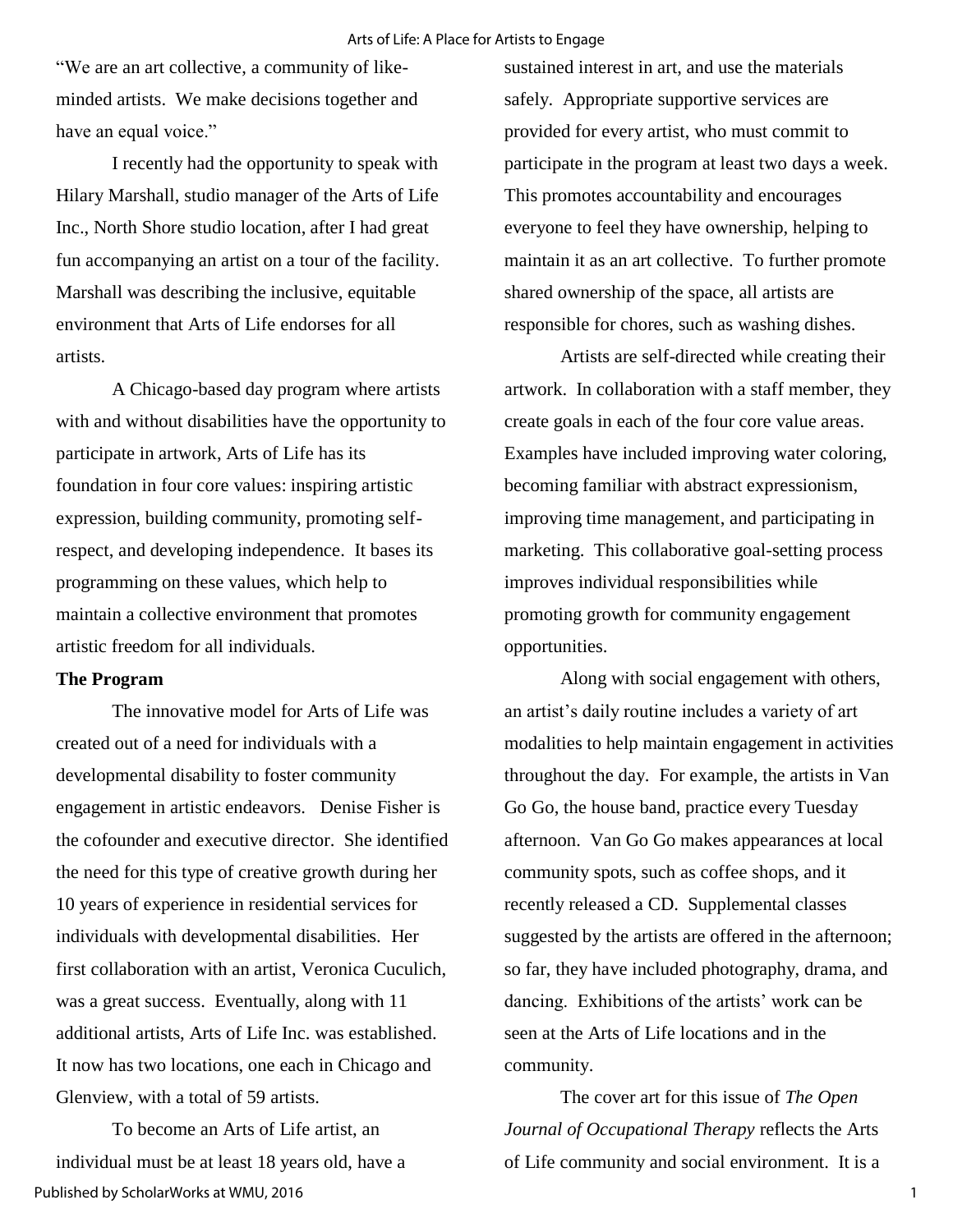collective piece made by artists at the North Shore studio location, created during a six-month span. The artists collaborated from the conception to the implementation of the piece, spearheaded by a volunteer who worked twice a week to ensure success. It is made of wood, paint, and markers and currently hangs in the communal space for all artists and visitors to view. The most important aspect of this piece is the meaning and motivation behind the artwork. It represents the four cores values that Arts of Life has adopted, and the artists incorporated all four themes in the piece itself.

### **The Connection to Occupational Therapy**

The work underway at Arts of Live can be linked directly to occupational therapy concepts. Artists are self-directed and have their own unique approaches to their art. Some are process oriented and motivated by tactile and/or proprioceptive input needs when selecting the materials they use. Others are outcome oriented; they focus on creating a specific picture or look. This self-directed approach with an emphasis on goal orientation has a direct relationship to occupation. As Crabtree (1998) noted, "the unique end, or goal, of occupational therapy is to help persons with performance deficits of any kind make and express meaning through organized human performance, which I call occupation" (p. 205). The artwork of these artists, created in an organized manner, is an example of this definition of occupation.

A literature review by Case-Smith and Arbesman (2008) showed parallel themes to the operationalization that occurs at Arts of Life. Although that study was limited to children with autism spectrum disorder, the interventions Case-https://scholarworks.wmich.edu/ojot/vol4/iss2/14 DOI: 10.15453/2168-6408.1285

Smith and Arbesman described included sensorybased modalities, relationship-based interactive interventions, and developmental skill-based programs. By allowing Arts of Life artists to select different tactile or proprioceptive stimuli in a daily structured routine, they have the opportunity to selfmodulate. With sensory modulation, these artists have the opportunity to regulate their sensory systems and better prepare their bodies for maintaining attention and participating in tasks that include social interaction.



*Figure 1.* Cover of OJOT Vol 4, No 2

Historically, autonomy has not always been a choice for individuals attending day programs. However, promoting individual choice and decision making is related to the core values of Arts of Life. A study conducted by LaMore and Nelson (1993)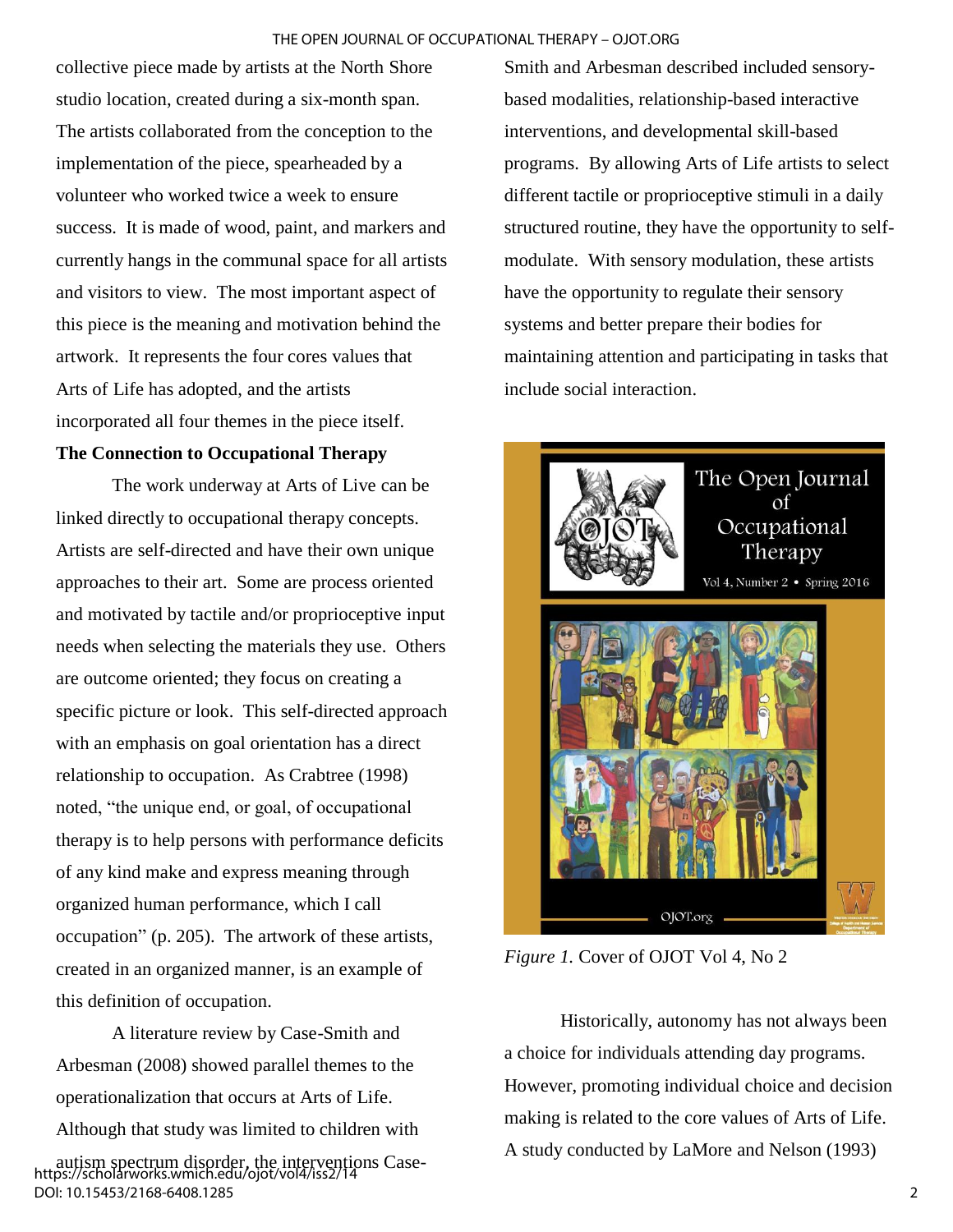found that individuals of the aged 24 to 77 years with mental disabilities were more likely to engage in artwork when it was a choice rather than an assignment. The choices Arts of Life provides promote the artists' engagement in meaningful activities that are intrinsically driven. This aligns directly with occupational therapy concepts. The artists are participating in a meaningful activity, which ultimately promotes overall well-being.

Engagement in purposeful occupation is another central theme that drives both Arts of Life and occupational therapy practice. The occupational therapy practice framework of the American Occupational Therapy Association (AOTA) states, "Achieving health, well-being, and participation in life through engagement in occupation is the overarching statement that describes the domain and process of occupational therapy in its fullest" (AOTA, 2014, p. S4). Arts of Life promotes this by providing individuals with the opportunity to engage in a meaningful activity of artwork, which again ultimately increases their well-being.

Finally, a phenomenological study conducted by Mahoney, Roberts, Bryze, and Parker Kent (2015) sought to identify what engagement in occupation feasibility entailed. Individuals with intellectual disabilities from a community-based day program participated in interviews and observations. The study found three themes in participants' performance that reflected occupational engagement: doing activity/initiating activity, expressing positive affect, and showing focused attention. These themes were apparent during my visit to Arts of Life. The artists actively Published by ScholarWorks at WMU, 2016

participated in making art, they laughed and smiled frequently, and they showed sustained attention at their workspaces.

For example, during my tour I interviewed one of the artists, Danny. He brought a painting he had just completed to the interview, being careful not to get paint on the furniture. He smiled throughout the interview, beaming joy when he spoke of creating his artwork. Danny received occupational therapy services when he was younger and has been an artist at Arts of Life for more than three years. He takes pride in performing his chores and belongs to Van Go Go. He also works at a local coffee shop, Perk Café. Danny is just one of the broad range of individuals at Arts of Life who are known by their individual artistic preferences and personalities, not by a diagnosis.

As Hilary Marshal stated when I left, "The overall mission of Arts of Life is a multifaceted commitment to the value of art making as a growth opportunity for everyone involved, for people with and without disabilities."

For more information about Arts of Life, please visit:<http://artsoflife.org/>

For a video showcasing a typical day for Danny, please visit: [https://www.youtube.com/watch?v=](https://www.youtube.com/watch?v=-xwq36-7ncI&feature=youtu.be) [xwq36-7ncI&feature=youtu.be](https://www.youtube.com/watch?v=-xwq36-7ncI&feature=youtu.be)

For Danny's previous blog post, please visit: [http://artsoflife.org/blog/north-shore-meet-artist](http://artsoflife.org/blog/north-shore-meet-artist-danny-frownfelter-0)[danny-frownfelter-0](http://artsoflife.org/blog/north-shore-meet-artist-danny-frownfelter-0)

Visit the Occupation and the Artist Gallery to view a video and learn more: [http://scholarworks.wmich.edu/ojot\\_occupationanda](http://scholarworks.wmich.edu/ojot_occupationandartist/) [rtist/](http://scholarworks.wmich.edu/ojot_occupationandartist/)